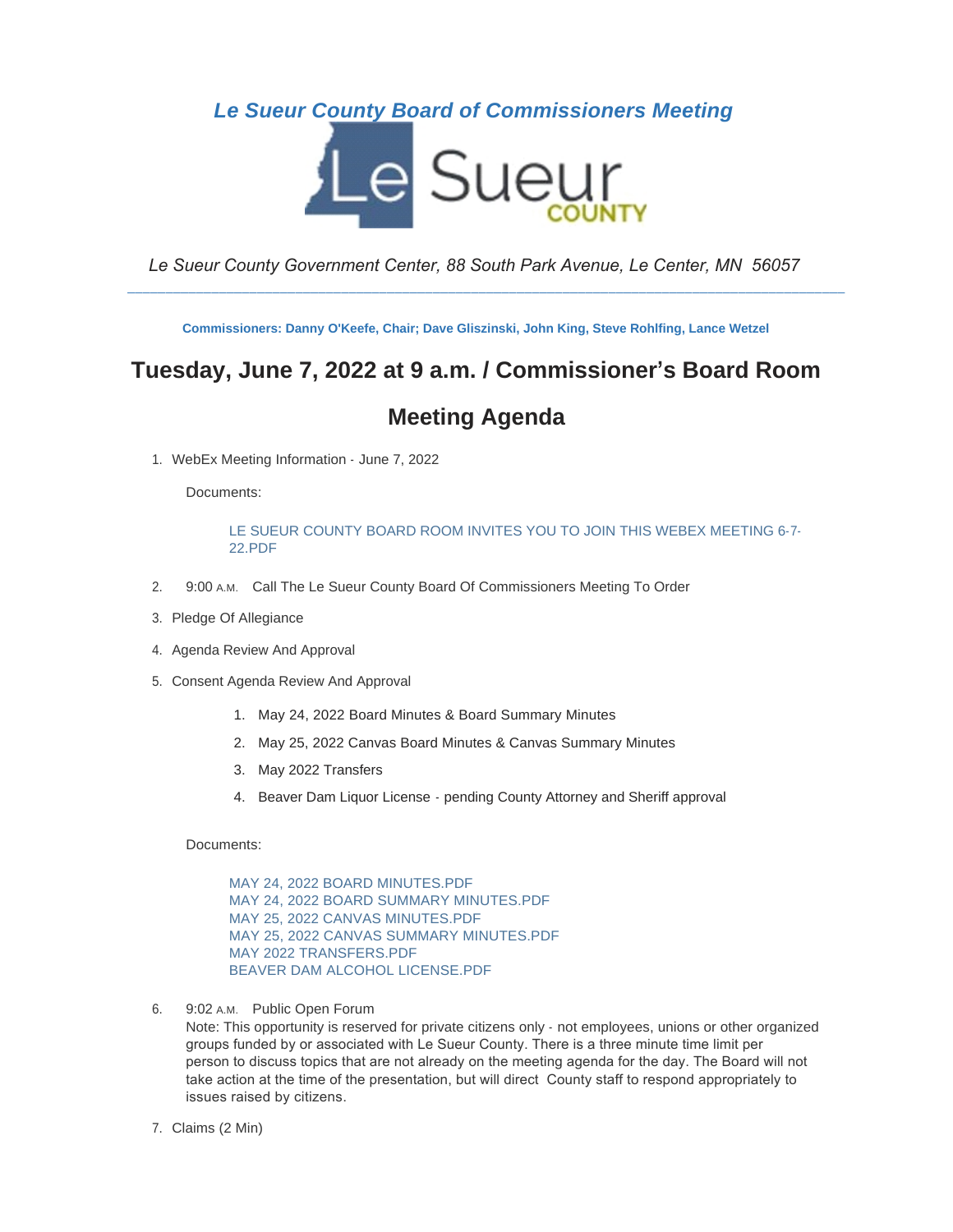- 1. Human Services
- 2. County Claims

#### Documents:

#### [4923\\_001.PDF](https://www.co.le-sueur.mn.us/AgendaCenter/ViewFile/Item/3528?fileID=4366)

- 8. 9:05 A.M. David Foley, Extension Educator 4-H Youth Development (5 Min)
	- 1. Introduce 4-H summer intern, Allison Rients
- 9. 9:10 A.M. Dave Tiegs, County Engineer (15 Min)

Documents:

### [HIGHWAY DEPARTMENT AGENDA ITEMS JUNE 7, 2022.PDF](https://www.co.le-sueur.mn.us/AgendaCenter/ViewFile/Item/3530?fileID=4365)

10. 9:25 A.M. Tyler Luethje, Parks Director (5 Min)

Documents:

[LE SUEUR COUNTY BOARD AGENDA REQUEST FORM JUNE 7.PDF](https://www.co.le-sueur.mn.us/AgendaCenter/ViewFile/Item/3838?fileID=4349) [FUNDING\\_RESOLUTION\\_CPO\\_SMALL\\_GRANT.PDF](https://www.co.le-sueur.mn.us/AgendaCenter/ViewFile/Item/3838?fileID=4350) [LAKE WASHINGTON REGIONAL PARK APPLICATION - LE SUEUR COUNTY.PDF](https://www.co.le-sueur.mn.us/AgendaCenter/ViewFile/Item/3838?fileID=4351)

- 11. 9:30 A.M. Jim McMillen, Facilities (5 Min)
	- 1. Bobcat Trade

Documents:

#### [4916\\_001.PDF](https://www.co.le-sueur.mn.us/AgendaCenter/ViewFile/Item/3840?fileID=4363)

- 12. 9:35 A.M. Megan Kirby, Public Health Director (10 Min)
- 13. 9:45 A.M. Mike Schultz, SWCD District Manager (15 Min)
	- 1. 2022 Non-Compliant Re-Determination of Benefits Ditches List
	- 2. Drainage Policy Spending Limits

Documents:

[2022 ROB NON COMPLIANT PACKAGE FOR LSC BOARD.PDF](https://www.co.le-sueur.mn.us/AgendaCenter/ViewFile/Item/3854?fileID=4364) LE SUEUR COUNTY DRAINAGE POLICY SPENDING LIMITS.PDF

14. 10:00 A.M. Cindy Westerhouse, Human Resources Director (15 Min)

Documents:

## [JUNE 7 HR AGENDA.PDF](https://www.co.le-sueur.mn.us/AgendaCenter/ViewFile/Item/3275?fileID=4375)

15. 10:15 A.M. Madison Young, Project Manager @ Adolfson & Peterson Construction (15 Min)

Documents:

[ALTERNATE 1 ESTIMATE.PDF](https://www.co.le-sueur.mn.us/AgendaCenter/ViewFile/Item/3856?fileID=4371) [COURTROOM DEMOLITION.PDF](https://www.co.le-sueur.mn.us/AgendaCenter/ViewFile/Item/3856?fileID=4372) [SIGNAGE OPTIONS.PDF](https://www.co.le-sueur.mn.us/AgendaCenter/ViewFile/Item/3856?fileID=4373)